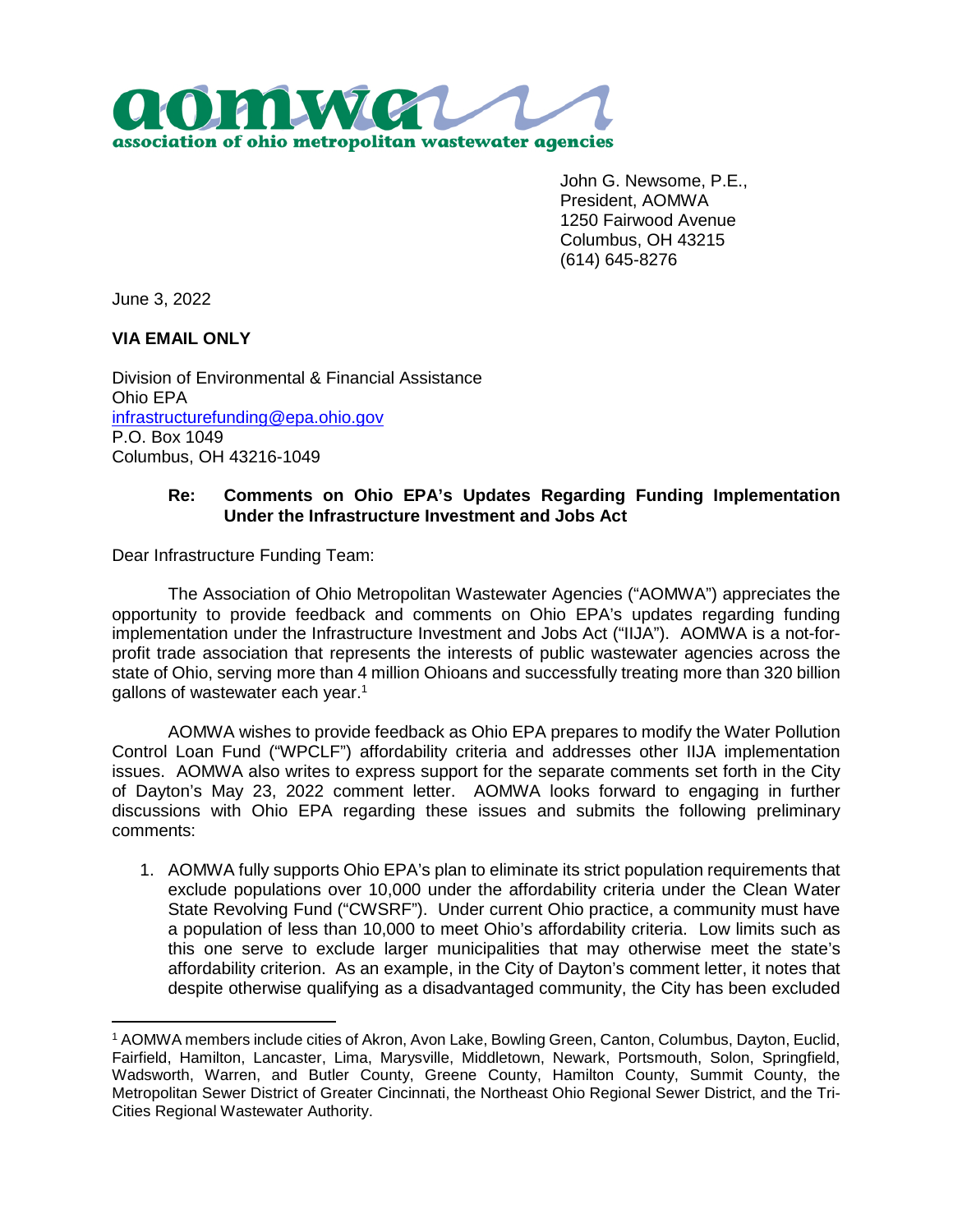from funding due to the population cutoff (i.e., 10,000) adopted in previous affordability criteria.

The definition of municipalities meeting affordability criteria is significant because funding under the CWSRF mandates that 49% of funds provided through the CWSRF General Supplemental Funding must be provided as grants and forgivable loans to the following assistance recipients or project types:

- **Municipalities that meet the state's affordability criteria**.
- Municipalities that do not meet the state's affordability criteria but seek additional subsidization to benefit individual ratepayers in the residential user rate class.
- Entities that implement a process, material, technique, or technology that addresses water or energy efficiency goals; mitigates stormwater runoff; or encourages sustainable project planning, design, and construction.

U.S. EPA, Implementation of the Clean Water and Drinking Water State Revolving Fund Provisions of the Bipartisan Infrastructure Law Memorandum 3 ("U.S. EPA Implementation Memo") (emphasis added). Accordingly, municipalities that meet the state's affordability criteria or otherwise qualify for one of these three criteria are eligible for a significantly greater portion of funds than remaining applicants. Given the large number of funds available and the pressing need for these funds, $2$  the time is ripe for a rigorous evaluation of Ohio's affordability criteria.

AOMWA supports Ohio EPA's intent to eliminate the 10,000 population maximum with respect to the CWSRF. Consistent with Ohio EPA's currently-planned approach, U.S. EPA agreed with AOMWA's position on this issue, noting that one example of affordability criteria within affordability and disadvantaged community definitions that can be a "barrier" includes "[d]efinitions based solely on population or definitions that include population as a determining factor." *U.S. EPA Implementation Memo* at 40. U.S. EPA also "strongly encourage[d] states to amend their affordability and disadvantaged community definitions if they currently utilize any of these three criteria [including the strict population cutoff.]" *Id.* Ohio's current practice is this type of problematic state policy because it operates as a gatekeeping requirement and determines affordability based solely on population.

In addition, a population cutoff should not be used in any manner to treat citizens of urban municipalities with greater than 10,000 population differently than more rural citizens. To use a strict population requirement in any manner would likely violate state and federal law, including the Equal Protection Clause of the Fourteenth Amendment.<sup>3</sup> Consistent with the U.S. EPA Implementation Memo, affordability "criteria should capture both urban and rural disadvantaged communities[,]" and should not function to deprive low-income Ohioans of funding to address human health issues simply because they reside in a relatively large urban community. *U.S. EPA Implementation Memo* at 4.

 $\overline{a}$ 

<sup>&</sup>lt;sup>2</sup> The City of Dayton's comments note that it faces capital costs for water and sewer programs at a "level higher than the total capital needs of both programs for the past 25 years combined." Dayton 5/23/22 Cmts. at 11.

<sup>&</sup>lt;sup>3</sup> AOMWA also supports eliminating this 10,000 population cutoff under the Drinking Water State Revolving Fund for all types of projects. Low-income Ohioans in large urban areas should be eligible for funding in the same manner as their rural counterparts.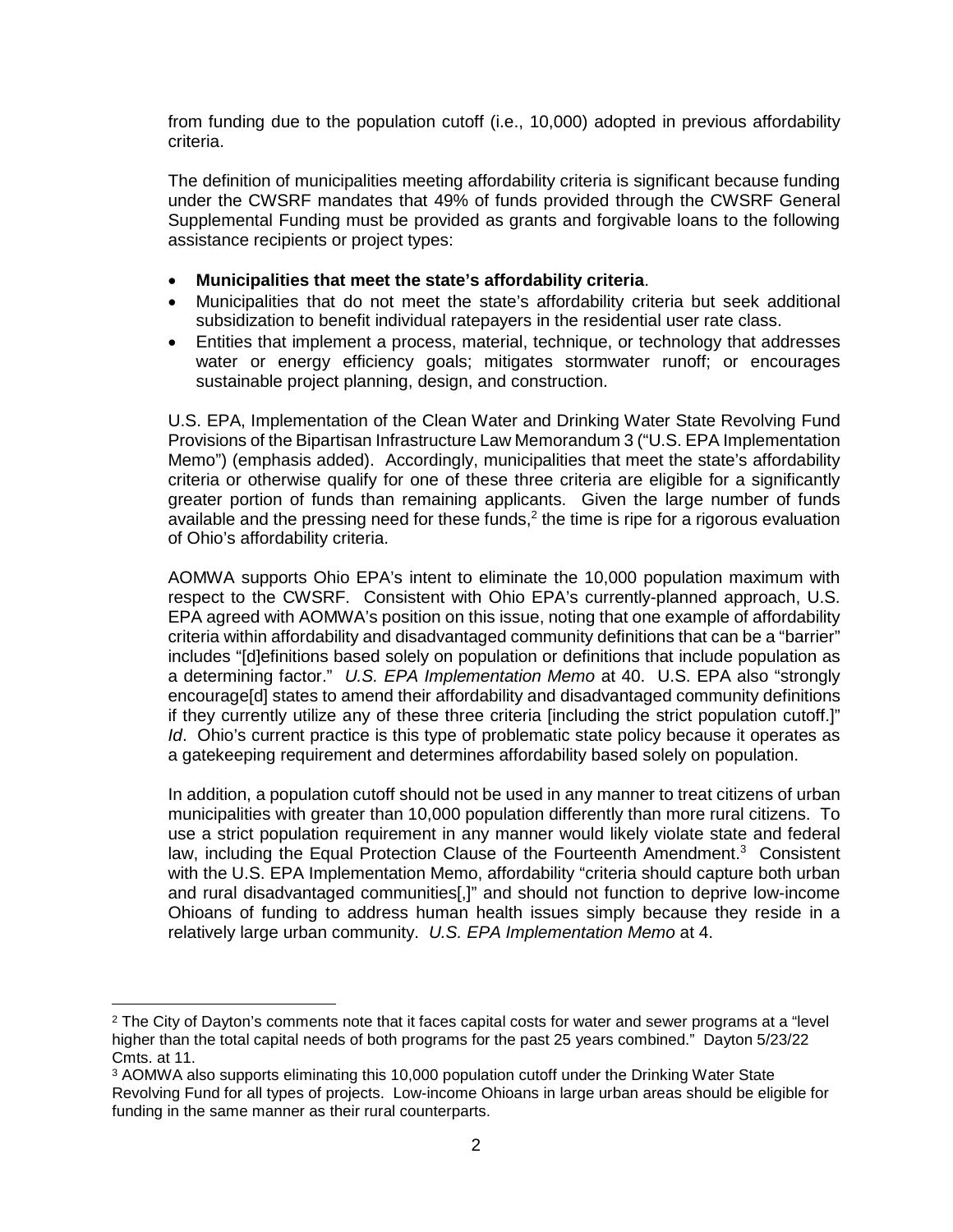Ohio also appears to be alone in its prior use of a 10,000 population maximum, as AOMWA's review of several other U.S. EPA Region 5 states found no other examples with a strict requirement based solely on population in the CWSRF programs. Additionally, the City of Dayton notes in its comments that it independently completed a survey of states surrounding Ohio and found that no states currently have population caps in their water/wastewater affordability criteria. *Dayton Ltr.* at 14.<sup>4</sup>

- 2. We request that Ohio EPA adjust its affordability criteria to address affordability concerns for neighborhoods that fall within larger communities. Additionally, "EPA expects states to evaluate their affordability criteria to determine whether it can be crafted broadly to include neighborhoods with affordability concerns within larger communities." *Id.* at 26. Smaller neighborhoods within a large urban community are at risk to not qualify for funding under Ohio's affordability criteria when the criteria are averaged across the entire community. Ohio EPA has indicated that it may consider census tract data to address such concerns, and AOMWA supports this or similar approaches. AOMWA believes Ohio EPA should not limit its evaluation of the affordability criteria to a service area as a whole but should instead focus on sections of the service area and allow funds to be provided to smaller subsets of large municipalities.
- 3. AOMWA would like to request that Ohio EPA engage in further discussions with stakeholders and interested parties regarding the affordability criteria it has selected, including the poverty rate criteria and the particular metrics selected within each criterion. These criteria and metrics may serve as a barrier to funding for certain communities and modifications would serve to allow more communities in need qualify for funding.
- 4. Ohio EPA should provide flexibility in allowing cooperative agreements between municipalities to avoid excluding funding opportunities. For example, some larger municipalities may have unique ownership agreements with smaller municipalities, i.e., the smaller municipalities are served by those arrangements. It is AOMWA's understanding that, if the smaller municipality does not actually own the system, it may not be eligible to receive grants or principal forgiveness funds, even if it qualifies for such funds under the affordability criteria.<sup>5</sup> Based on the numerous inter-municipal arrangements that exist which could give rise to such concerns, and the IIJA's goal to distribute funds to as many entities as possible, AOMWA recommends providing additional flexibility to ensure that municipalities in a cooperative agreement are not excluded from funding opportunities.
- 5. Similarly, current SRF programs do not allow eligible entities to accept funding and/or perform project responsibility on behalf of other SRF-eligible entities. However, some disadvantaged communities lack the resources and capacity to undertake the technical, financial, and administrative responsibilities related to a project, and this can create a barrier for such communities to receive SRF funding. Therefore, Ohio EPA should allow entities to apply for SRF principal forgiveness and manage projects on behalf of other eligible disadvantaged entities.

 $\overline{a}$ 4 Collectively, AOMWA and Dayton reviewed the programs in Indiana, Illinois, Kentucky, Michigan, Minnesota and Pennsylvania.

<sup>&</sup>lt;sup>5</sup> A more nuanced example of this concern stems from the drinking water sector. AOMWA understands that funding for drinking water is tied to a Public Water System ("PWS") ID. AOMWA supports increased flexibility under the SRF programs that allows funding to assist truly disadvantaged populations regardless of any unconventional inter-municipal arrangements.